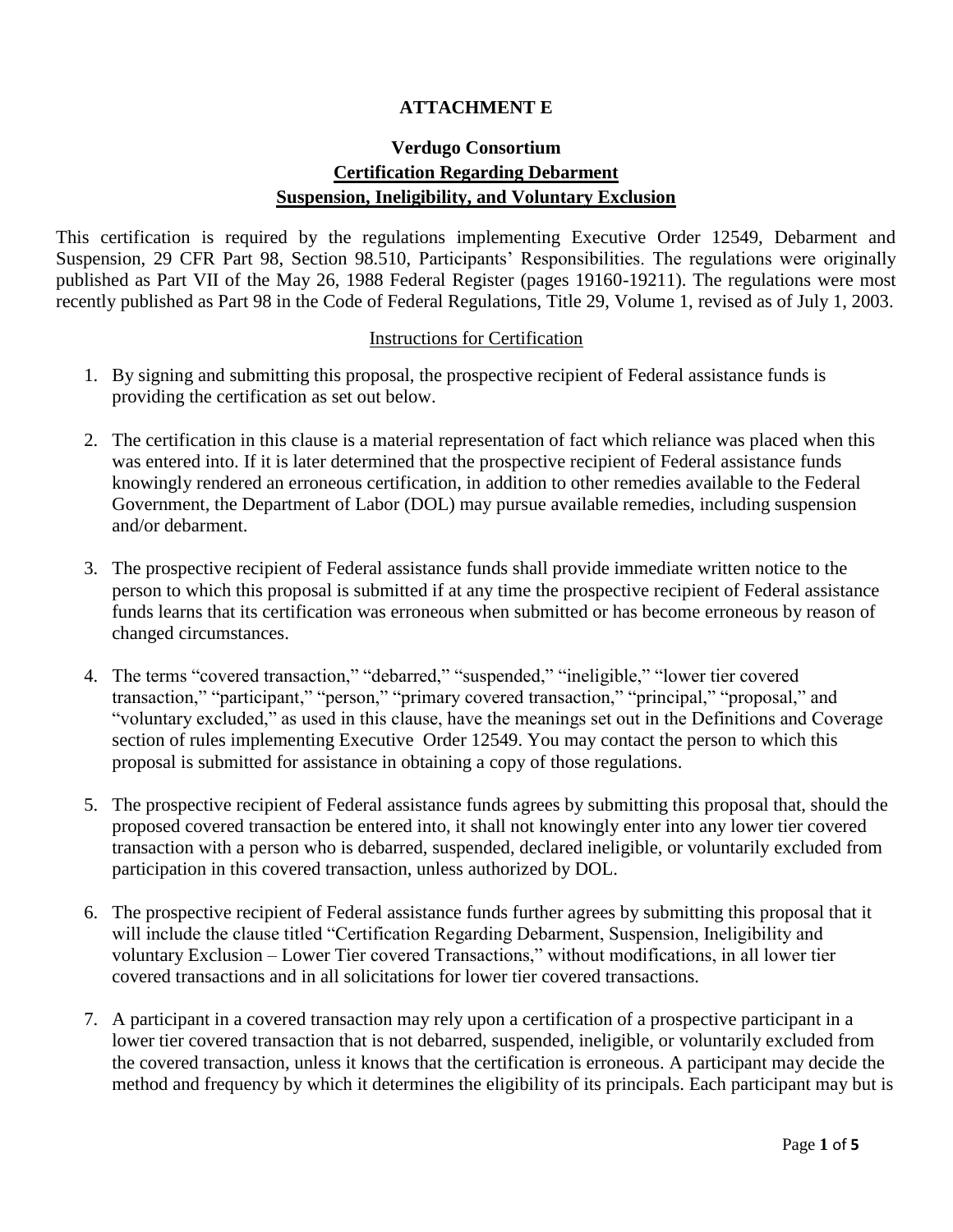not required to check the List of Parties Excluded from Procurement or Non-procurement Programs.

- 8. Nothing contained in the foregoing shall be construed to require establishment of a system of records in order to render in good faith the certification required by this clause. The knowledge and information of a participant is not required to exceed that which is normally possessed by a prudent person in the ordinary course of business.
- 9. Except for transactions authorized under paragraph 5 of these instructions, if a participant is a covered transaction knowingly enters into a lower tier covered transaction with a person who is suspended, debarred, ineligible, or voluntarily excluded from participation in this transaction, in addition to other remedies available to the Federal Government, the DOL may pursue available remedies, including suspension and/or debarment.

The undersigned has read the instructions above and certifies, to the best of his or her knowledge and belief, that

- (1) The prospective recipient of Federal assistance funds certifies, by submission of this proposal, that neither it nor its principals are presently debarred, suspended, proposed for debarment, declared ineligible, or voluntarily excluded from participation in this transaction by any Federal debarment or agency.
- (2) Where the prospective recipient of Federal assistance funds is unable to certify to any of the statements in this certification, such prospective participant shall attach an explanation to this proposal.

 $\_$  , and the set of the set of the set of the set of the set of the set of the set of the set of the set of the set of the set of the set of the set of the set of the set of the set of the set of the set of the set of th

\_\_\_\_\_\_\_\_\_\_\_\_\_\_\_\_\_\_\_\_\_\_\_\_\_\_\_\_\_\_\_\_\_\_\_\_\_\_\_\_\_\_\_\_\_\_\_\_\_\_\_\_\_\_\_\_\_\_\_\_\_\_\_\_\_\_\_\_\_\_\_\_\_\_\_\_\_\_\_\_\_\_\_\_\_\_\_\_\_

\_\_\_\_\_\_\_\_\_\_\_\_\_\_\_\_\_\_\_\_\_\_\_\_\_\_\_\_\_\_\_\_\_\_\_\_\_\_\_\_\_\_\_\_\_\_\_\_\_\_\_\_\_\_\_\_\_\_\_\_\_\_\_\_\_\_\_\_\_\_\_\_\_\_\_\_\_\_\_\_\_\_\_\_\_\_\_\_\_

Typed Name of Organization Program/Title

Typed Name of Certifying Official Typed Title of Certifying Official

Signature Date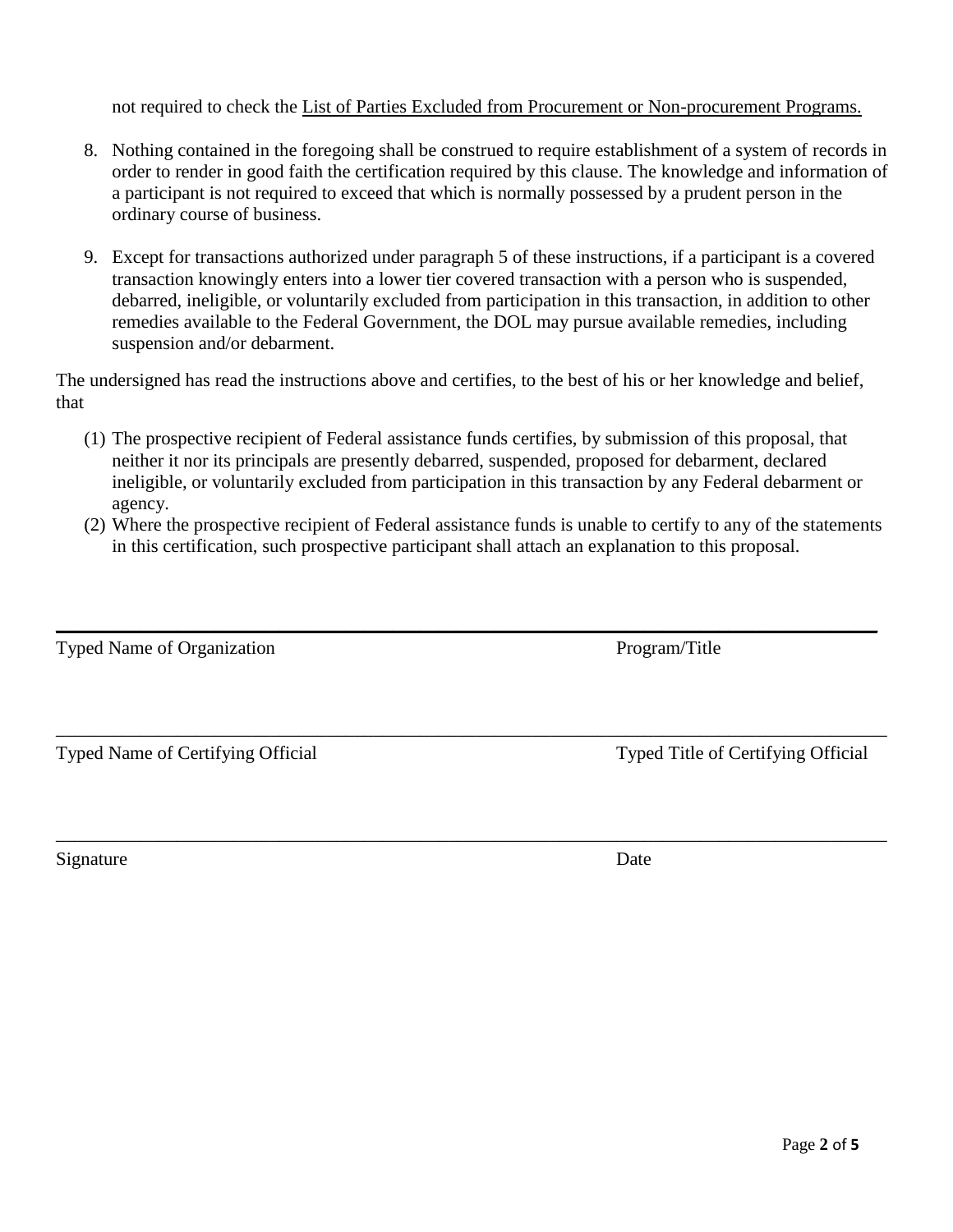## **ATTACHMENT F**

# **Verdugo Consortium Certification Regarding Lobbying Certification for Contracts, Grants, Loans, and Cooperative Agreements**

The undersigned certified, to the best of his or her knowledge and belief, that:

- 1. No Federal appropriated funds have been paid or will be paid, by or on behalf of the undersigned, to any person for influencing or attempting to influence an officer or employee of an agency, a Member of Congress, an officer or employee of Congress, or an employee of a Member of Congress in connection with the awarding of any federal contract, the making of a federal grant, the making of any federal loan, the entering into of any cooperative agreement, and the extension, continuation, renewal, amendment, or modification of any federal contract, grant, loan, or cooperative agreement.
- 2. If any funds other than Federal appropriated funds have been paid or will be paid to any person for influencing or attempting to influence an officer or employee of any agency, a Member of Congress, an officer or employee of Congress, or an employee of a Member of Congress in connection with this federal contract, grant, loan, or cooperative agreement, the undersigned shall complete and submit Standard Form- LLL, "Disclosure Form to Report Lobbying," in accordance with its instructions.
- 3. The undersigned shall require that the language of this certification be included in the award documents for all subawards at all tiers (including subcontracts, subgrants and contracts under grants, loans, and cooperative agreements) and that all subrecipients shall certify and disclose accordingly.

This certification is a material representation of fact upon which reliance was placed when this transaction was made or entered into. Submission of this certification is a prerequisite for making or entering into this transaction imposed by Section 1352, Title 31, U.S. Code. Any person who fails to file the required certification shall be subject to a civil penalty of not less than \$10,000 and not more than \$100,000 for each such failure.

 $\_$  , and the set of the set of the set of the set of the set of the set of the set of the set of the set of the set of the set of the set of the set of the set of the set of the set of the set of the set of the set of th

\_\_\_\_\_\_\_\_\_\_\_\_\_\_\_\_\_\_\_\_\_\_\_\_\_\_\_\_\_\_\_\_\_\_\_\_\_\_\_\_\_\_\_\_\_\_\_\_\_\_\_\_\_\_\_\_\_\_\_\_\_\_\_\_\_\_\_\_\_\_\_\_\_\_\_\_\_\_\_\_\_\_\_\_\_\_\_\_\_

\_\_\_\_\_\_\_\_\_\_\_\_\_\_\_\_\_\_\_\_\_\_\_\_\_\_\_\_\_\_\_\_\_\_\_\_\_\_\_\_\_\_\_\_\_\_\_\_\_\_\_\_\_\_\_\_\_\_\_\_\_\_\_\_\_\_\_\_\_\_\_\_\_\_\_\_\_\_\_\_\_\_\_\_\_\_\_\_\_

Typed Name of Organization Program/Title

Typed Name of Certifying Official Typed Title of Certifying Official

Signature Date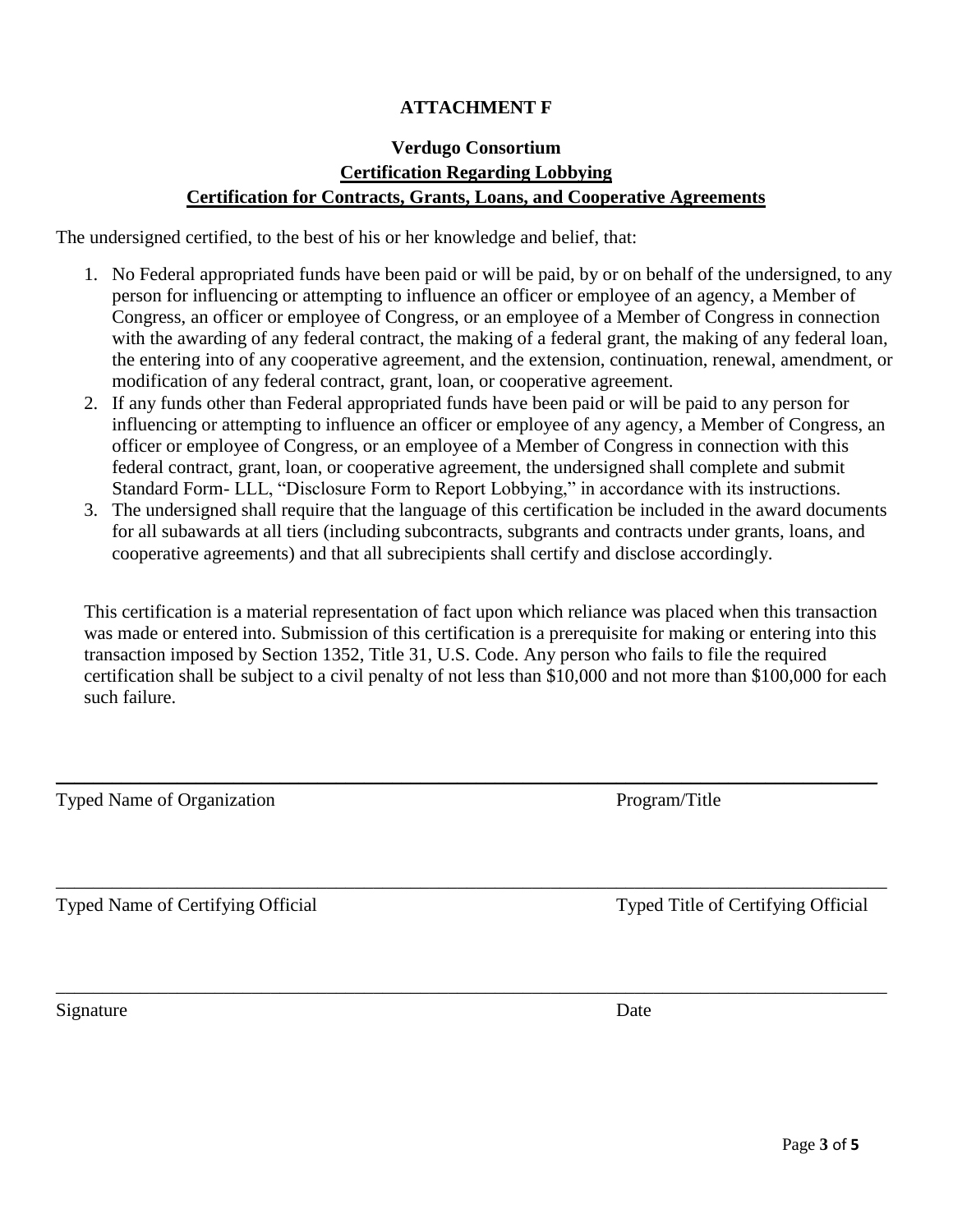### **ATTACHMENT G**

## **Verdugo Consortium Assurances**

I recognize that I must give assurances for each item below. I understand that if I cannot, this proposal will automatically be rejected. For the purposes of this document, "We", "Us", and "Our" means [Proposer Name]\_\_\_\_\_\_\_\_\_\_\_\_\_\_\_\_\_\_\_\_\_\_\_\_\_\_\_\_\_\_\_\_\_\_\_\_\_\_\_\_\_\_\_\_\_. The assurances are:

- 1. I am authorized by my Board of Directors, Trustees, other legally qualified officer, or as the owner of this agency or business to submit this proposal.
- 2. We are not currently on any Federal, State, or local Debarment List.
- 3. We will provide records reasonably acceptable to the Verdugo Consortium, to show that we are fiscally solvent, if requested.
- 4. We have, or will have, all of the fiscal control and accounting procedures needed to ensure that all funds will be used as required by law and contract.
- 5. We will have an outside accountant audit our books annually in compliance with the Single Audit Act of 1984 and OMB Circular A-133.
- 6. Our agency will have no need to request advances against the budget prior to invoicing for actual costs.
- 7. Our agency has at this time, or will secure if granted funds from the Verdugo Consortium, the following insurance, at the levels required, and shall provide documentation of such coverage upon request. In addition, the City of Glendale, and its officers, agents, employees, and representatives shall be included as additional insureds under the policy(s), as required:
	- a. Commercial General Liability or Business Owners Liability Insurance
	- b. Business Automobile Liability Insurance
	- c. Workers Compensations Insurance
	- d. Theft Insurance or Fidelity Bond
- 8. We have the ability to satisfy all requirements in the Verdugo Workforce Development Administration Assurances, Certifications and Agreement (the "Agreement") between us and the Verdugo Consortium, including, but not limited to, indemnification requirements. The Verdugo Consortium reserves the right to make modifications to the Agreement prior to its execution.
- 9. We have the ability to maintain adequate files and records and meet reporting requirements required under the Agreement.
- 10. We have the administrative and fiscal capability to provide and manage the proposed services and to ensure we have an adequate audit trail.
- 11. We have the ability and are proposing to provide all paid services ourselves. We will not subcontract any part of the services described in the Agreement.
- 12. We will promptly reimburse the Verdugo Consortium or any of its members for funds that have been determined by the Verdugo Consortium to be disallowed costs.
- 13. We will provide services out of a physical location within the Verdugo Area (Burbank, Glendale, or La Canada Flintridge).
- 14. We will provide all program and fiscal documentation upon request, in a timely manner.
- 15. We ensure that all of our staff members who work with minor youth participants have passed a criminal background check.
- 16. We ensure youth participants will be provided services in a safe and healthy environment.